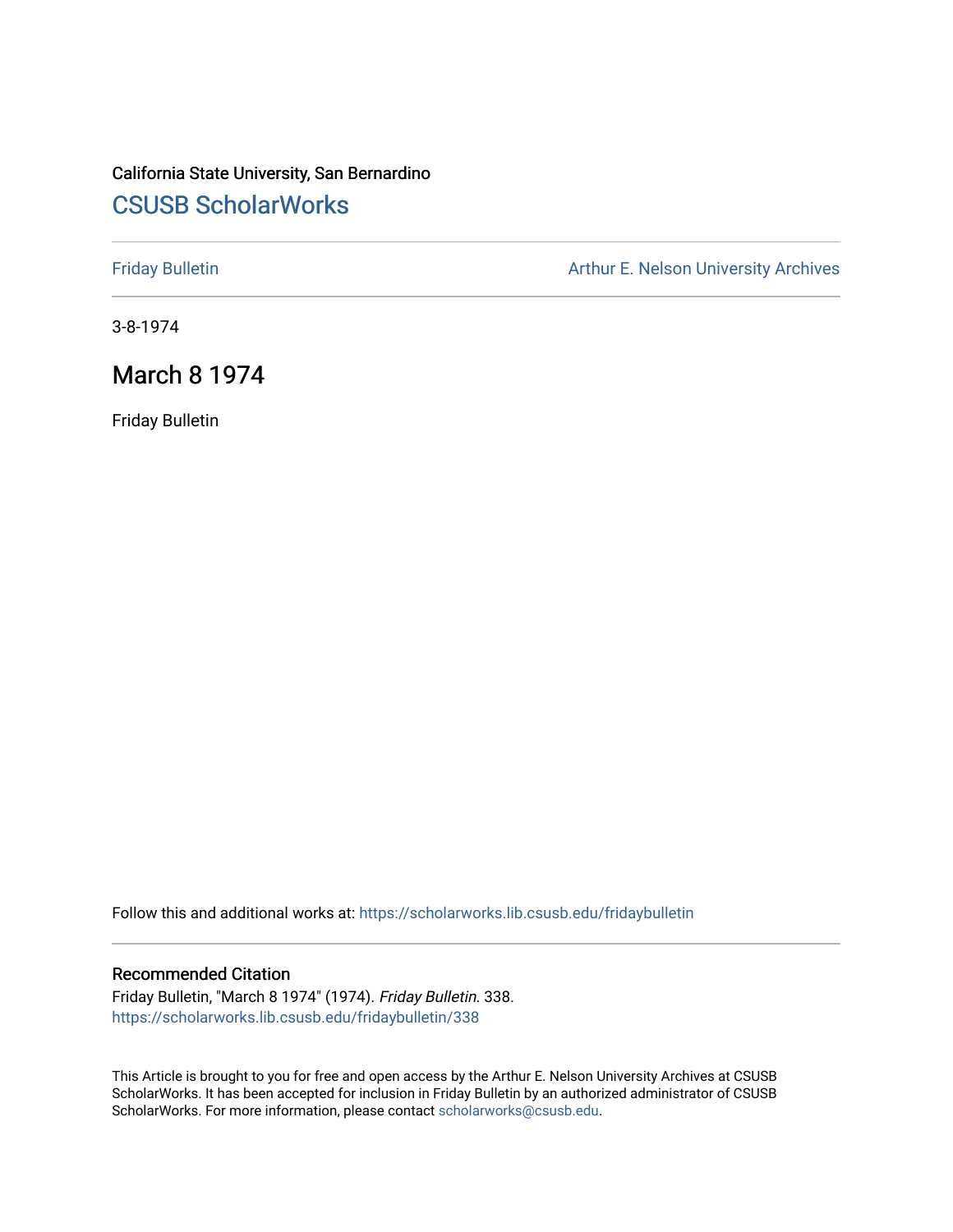# **CALIFORNIA STATE COLLEGE. SAN BERNARDINO**

# **The BULLETIN** March 8, 1974

STATE EMPLOYEES OFFERED PLAN TO AID RETIREMENT

DEFERRED COMPENSATION will allow State employees to defer in-A new Deferred Compensation Plan which come taxes while saving to supplement retirement benefits is now in effect.

Employees will be able to take advantage of the program during the enrollment period, which began March 1 and continues through April 30.

Upon retirement from State service the net value of contributions, interest and capital gains from investments will be paid in a manner selected by the employee, with payments subject to income tax at the time of payment, probably at a substantially lower rate than during working years, since most employees are in a lower tax bracket during retirement.

Employees enrolling in the program have three alternative forms of investment; California Western States Life Insurance Company will provide fixed and variable annuities. The T. Rowe Price Growth Fund will accept mutual fund investments. Great Western Savings and Loan Assn. will be used for general savings deposits.

The minimum amount which can be deferred is \$25 a month. The maximum is your entire salary, less amounts needed for social security and retirement deductions. Deferred Compensation does not affect retirement benefits due under social security or Public Employees

Continued on Page 2 Registration packets will be available in the Admissions and Records Office Monday, March 11, for the Spring Term. Academic Advisement will be held March 11 through 15. Last day of classes PACKETS. ADVISING AVAILABLE NEXT WEEK FOR SPRING QUARTER

for the Winter Term is March 15, Finals will be held March 18-20. The official end of the Winter Term is March 20. *ie \* it* 

PREMIUMS INCREASE

HEALTH INSURANCE The Health Benefits Division of the Public Employees Retirement System has authorized increases in health insurance premiums.

Since the new rates go into effect April 1, 1974, the first payroll deduction reflecting the increases will be shown in the. March 29 salary warrant, as premiums are deducted in advance.

**Questions concerning the new rates may be directed to the Personnel Office , which expects to have descriptive pamphlets available some time after April 1.**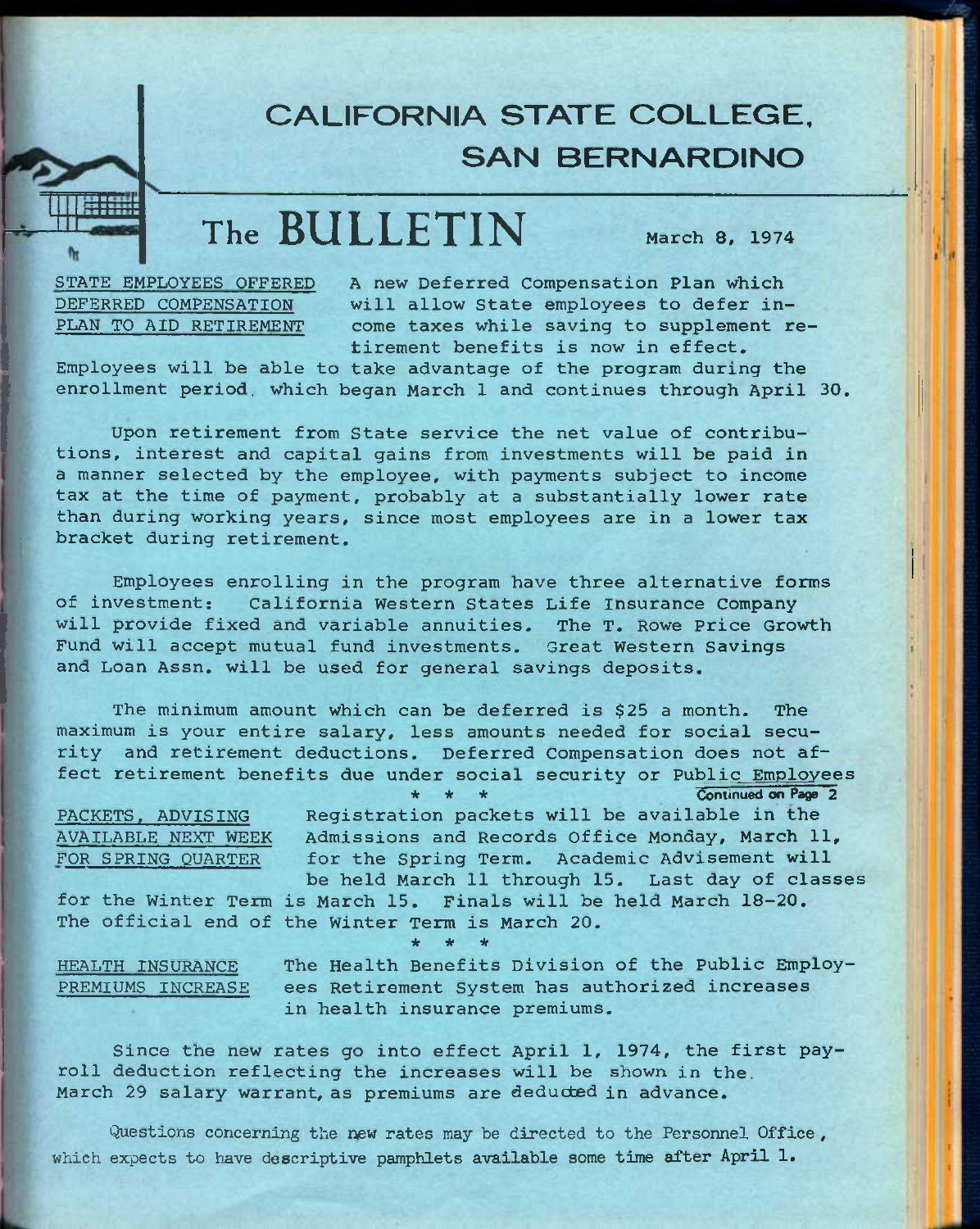Deferred Compensation Continued From Page 1 **Retirement System.** 

**According to Mr. George Curtis, Deferred Compensation Coordinator for the Department of General Services, forms and brochures will be sent to the** 

**CSCSB campus as soon as possible. Representatives from the State Insurance Office, California Western States Life Insurance Co.and T. Rowe Price & Assoc. will be on campus around the latter part of March to present their programs and answer questions.** 

**CURTAIN CALL**  AUDITIONS FOR SPRING PLAY

Auditions for Thornton Wilder's comedy, **"The Skin of Our Teeth," will be held**  Tuesday, March 12, and Wednesday, March

13 in FA-116, at 7 p.m. All students are welcome to audition, non-drama majors as well as majors. The cast list calls for many roles of various sizes. Sue Rudisill, Assoc. Prof., Drama will direct, *\* -k -k* 

ROGER LINTAULT WINS FIRST Roger Lintault, Chairman and Assoc. Prof., PRIZE IN ART EXHIBITION Art, was named one of three \$350 first **prize-winners in the All-California Art** 

**Exhibition at the National Orange Show Fine Arts Gallery.** 

Mr. Lintault's untitled acrylic plastic sculpture was also singled out for honor by its being awarded the purchase prize of \$500 by the Orange Show as part of its permanent collection.

**The artist describes the** 24 **x** 24 **work as a relief sculpture which creates the illusion of an orange box floating on a silvery blue field. From March** 14-24 **the sculpture may be seen in the Fine Arts Building at the Orange Show.**  \* \* \*

six teams of mixed trios, 18 bowlers will be needed to start the



SUMMER BOWLING Staff, faculty and administrators are invited to LEAGUE PLANS MADE join a Summer Bowling League, planned to start on May 22. Probably to be formed into at least

league. The CSCSB bowlers may be experts or beginners. All players will be handicapped, according to Marge Watson, Financial Aid, who is forming the league. Call Ext. 408 to sign up or for further information.

*k \* k* 

## **CSCSB BULLETIN**

The California State College, San Bernardino BULLETIN is published by the Office of Cal-<br>lege Relations, AD-151, Ext. 418. Material<br>for publication must be received by noon Tuesday before the Friday of publication.

Editor . . . . . . Barbara Nolte

Printed at Duplicating

**Tom Dienstell (Auto Maint.,**  Physical Plant) is under**going treatment for a fractured cheekbone and jawbone and other** 

**injuries resulting from an accident on campus last Tuesday. He is in the San Bernardino Community Hospital.** 

**+ Stella Clark (Spanish) is in Kaiser Hospital where she is in the intensive care ward following a sudden illness last Monday. She will be allowed visitors next Monday.**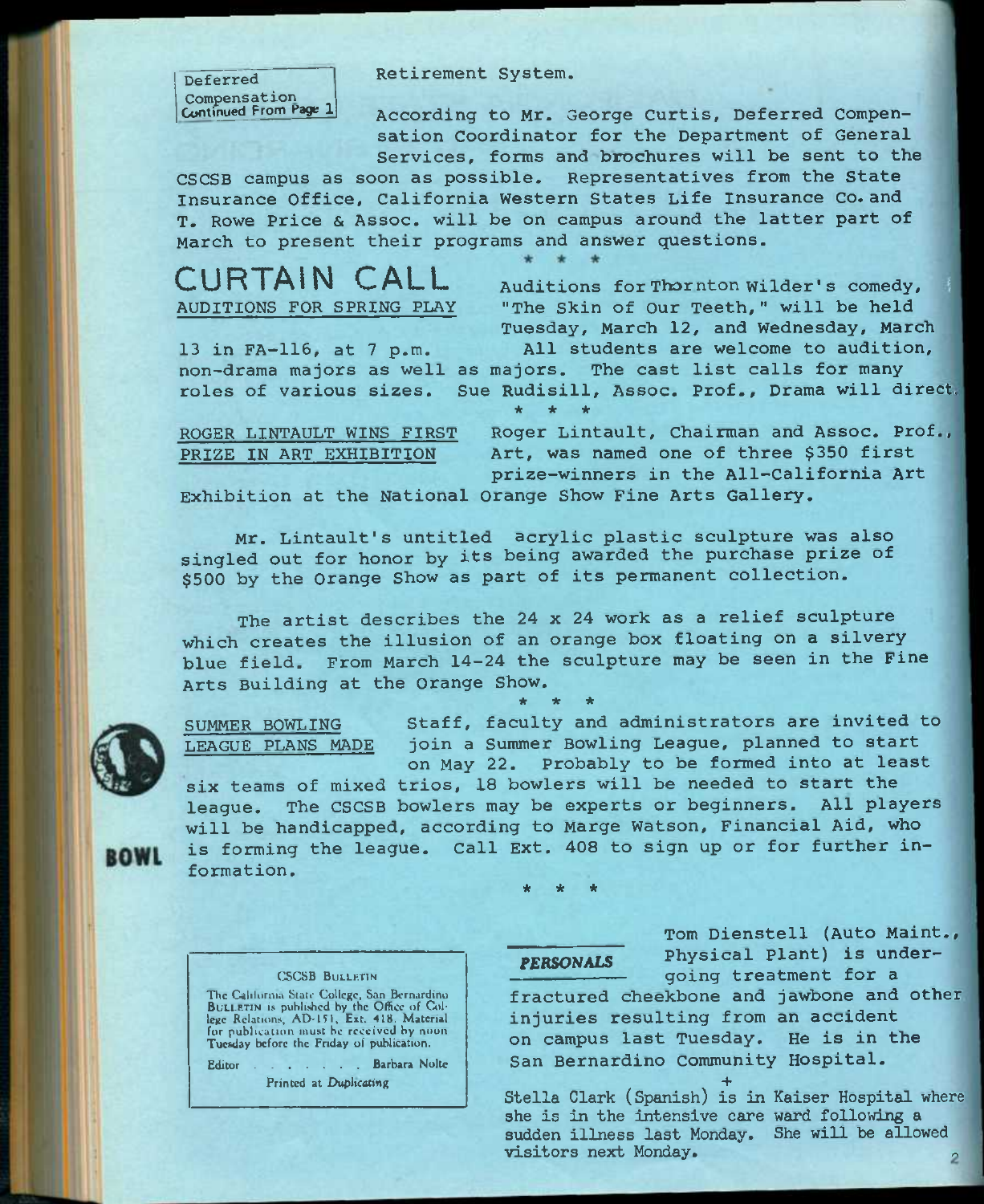

caper, master mind Byron Mabe devises a way to circumvent

element with superbly trained dogs!

the "human error" in bank robbery: replace the human

COMING NEXT FRIDAY, MARCH 15, 7 p.m., PS-10. Free



*Julh Christie,* Oskar Werner Universal, directed by Francois Truffaut

A MUSICAL GROUP, BIELFELDT AND GRIS (two girls and a boy) will perform Folk/Rock/Blues immediately following"Fahrenheit 451", March 15 in PS-10. Free.



**EVENTS** Filbeck's Music in the U.S. Class next Wednesday, "Americana," a concert of songs and instrumental pieces of the United States from 17th to 20th centuries,will be presented by members of Loren at 12 noon, FA-104. The program is intended'to provide

exposure to the music and is net a serious musical performance.

Seldom-played music of Stravinsky, Bach and Haydn will be performed by the Chamber Orchestra in its Winter Concert Sunday, March 17 at 7:30 p.m.

**+** 

Students from CSCSB, community musicians and students from neighboring colleges comprise the orchestra, directed by Richard Saylor, Professor of Music.

The public as well as the College community is invited to attend the program, to be held in PS-10. There is no charge.

| LAST IN CAREER                                                 | The concluding noon series on career planning and                       |  |  |  |
|----------------------------------------------------------------|-------------------------------------------------------------------------|--|--|--|
| PLANNING TALKS                                                 | opportunities for women will be held today in the                       |  |  |  |
| TODAY AT NOON                                                  | Lower Commons. Discussing women in industry and pro-                    |  |  |  |
|                                                                | fessions will be Tina Floan, Sun-Telegram; Ceceila                      |  |  |  |
|                                                                | Hyman, Pacific Telephone; Gina Martin, Air Force; Pat Bozzi, counselor. |  |  |  |
| * * *<br>Deadline date for locker clearance, STUDENTS ONLY, is |                                                                         |  |  |  |

for your information  $\frac{\text{March } 15, 5 \text{ p.m.}}{\cdots}$ 

PE facilities will be closed Wednesday, Thurs. and Fri., March 20, 21 and 22. No equipment will be issued to anyone.

**+**  An exhibit on rapid transit concepts, "Transpofranee," prepared by five major French companies, may be seen on the first floor of the Library Building. The display consists of 98 panels of photos, visuals and text which highlight the technological advances of rapid transit systems produced by companies in France.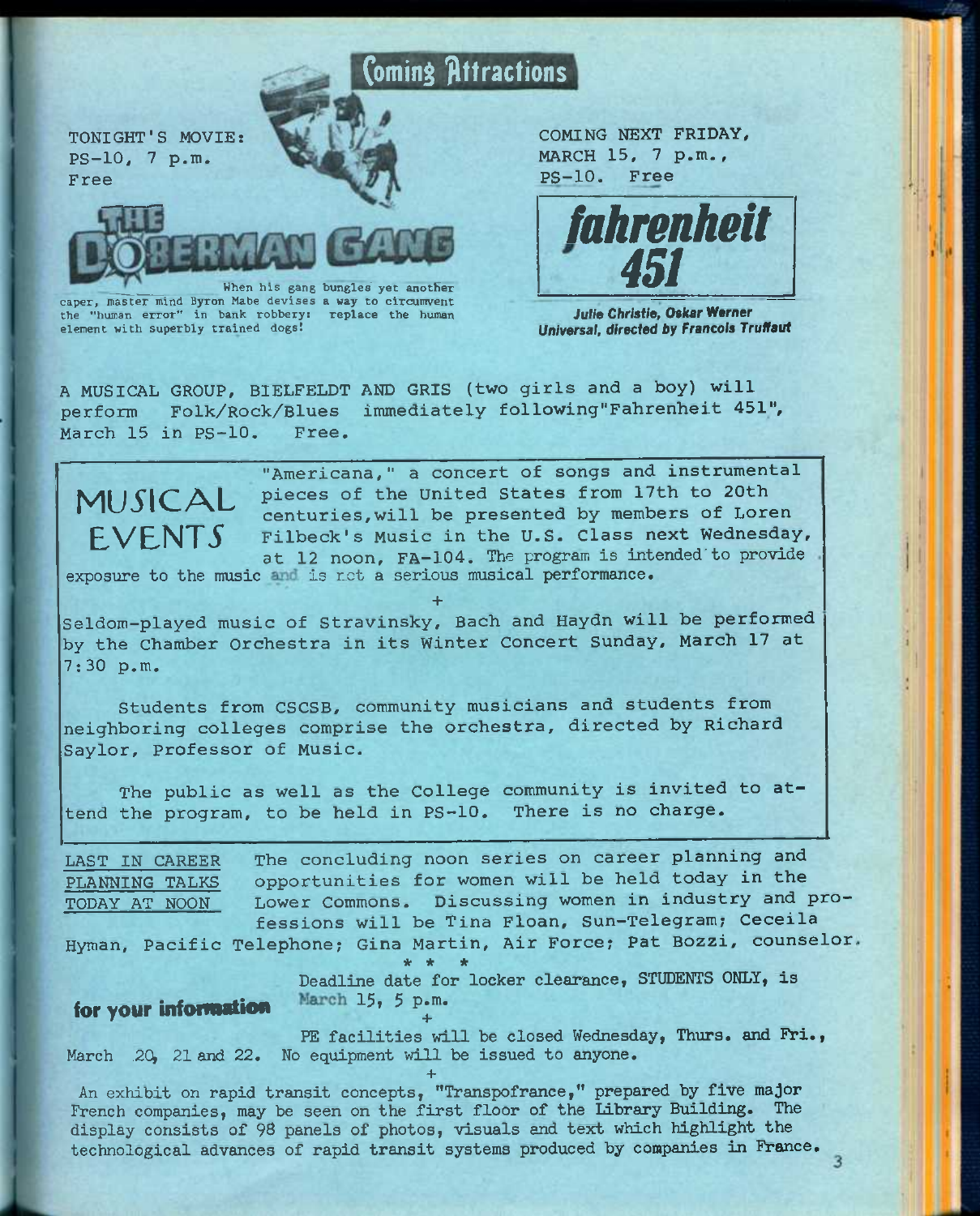**^Ijess:** 

**Staff** *OPPORTUNITIES* Custodian-to perform custodial duties in Lower Commons; req.:  $1 \text{ yr. pd. } \exp_i$ ; \$287/mo.; 20 hrs./wk.; to June 14; apply by March 8, 1974.

**+** 

**+** 

**+** 

**+** 

Cler. Asst. IIA-Work circulation desk in Library; some night and wk. end work; req.: 1 yr, pd. library exp.; 40 hrs./wk.; \$534/mo.; apply by March 11, 1974.

Cler. Asst. IIA-Type catalog cards in Library; req.: 1 yr. pd. cler. exp.; 50 wpm type; 40 hrs./wk.; \$534/mo.; to June 30; apply by March 12.

Cler. Asst. IIIA-Admissions Office; temporary to June 30.

For further information contact the Personnel Office.<br>  $*$  \* \* \*

 $DIRECTORY$  New address: Corinne Schnur-2414 Harrison, SB,  $92404$ , 886-4523 *CtUNORS* 

*watch out,* Entry deadline for the Intramural Chess Tournament is March 15. *bobby* / Sign up on the intramural bulletin board in the P.E. building. *fischer'. +* 

A Children's Chess Clinic is scheduled for Saturday, March 16, from 10:00 am to 12 noon, in the Small Gym. Participants should bring their own chess board and pieces. Those who wish to make reservations should contact Nick Pencoff (Financial Aids) at Ext.  $413.$ 

**PROFESSIONAL RECOGNITION** Hal Hoverland (Admin.) served as chairman of a panel concerning "Allocation of Resources and Relations with the Chancellor" for a conference on "Problems of Administration in Higher Education" held at Asilomar Conference Grounds, Pacific Grove, Feb, 28 and March 1. **+** 

Michael Maskin (Psychology) has an article in the current issue of The Journal of Nervous and Mental Disease entitled "Psychological Studies of Longer Range L-Dopa Therapy in Parkinsonism." Dr. Maskin has also recently been informed that his manuscript, "Behavioral Arousal, Psychological Functions and Psychotropic Drugs," has been accepted for publication in a book of readings edited by J. Siegfried entitled Parkinson's Disease: Rigidity, Akinesia and Behavior.

**+**  Clifford Paynton (Sociology) spoke to a class at San Gorgonio High School, March 6, on "Sociological Viewpoint on Religion." **+** 

A two-volume Anthology of American Literature has recently been published by Mac Millan Publisninq Co., Inc. with George McMichael, (former Prof, of English at CSCSB, now Dean, School of Arts and Letters, Hayward State College) as General Editor. Volume I, "Colonial Through Romantic" (1,924 pages), and Volume II, "Realism to the Present" (2,060 pages), draws together the most important examples of American literature from its beginnings to the present day. In addition to the advisory editors. Dr. McMichael was assisted by Robert A. Lee (Assoc. Dean, Acad. Affairs and Prof., English), and E. Clark Mayo (Assoc. Prof., English), of the CSCSB campus, who wrote numerous introductory notes. *\* \* \** 

RPT COMMITTEE Ward McAfee (Social Sciences), sole nominee for the REPRESENTATIVE position of representative-at-large to the College RPT<br>ELECTED BY PETITION Committee, has been declared elected by virtue of peti-Committee, has been declared elected by virtue of petition. His two-year term will run from 1974-76.

4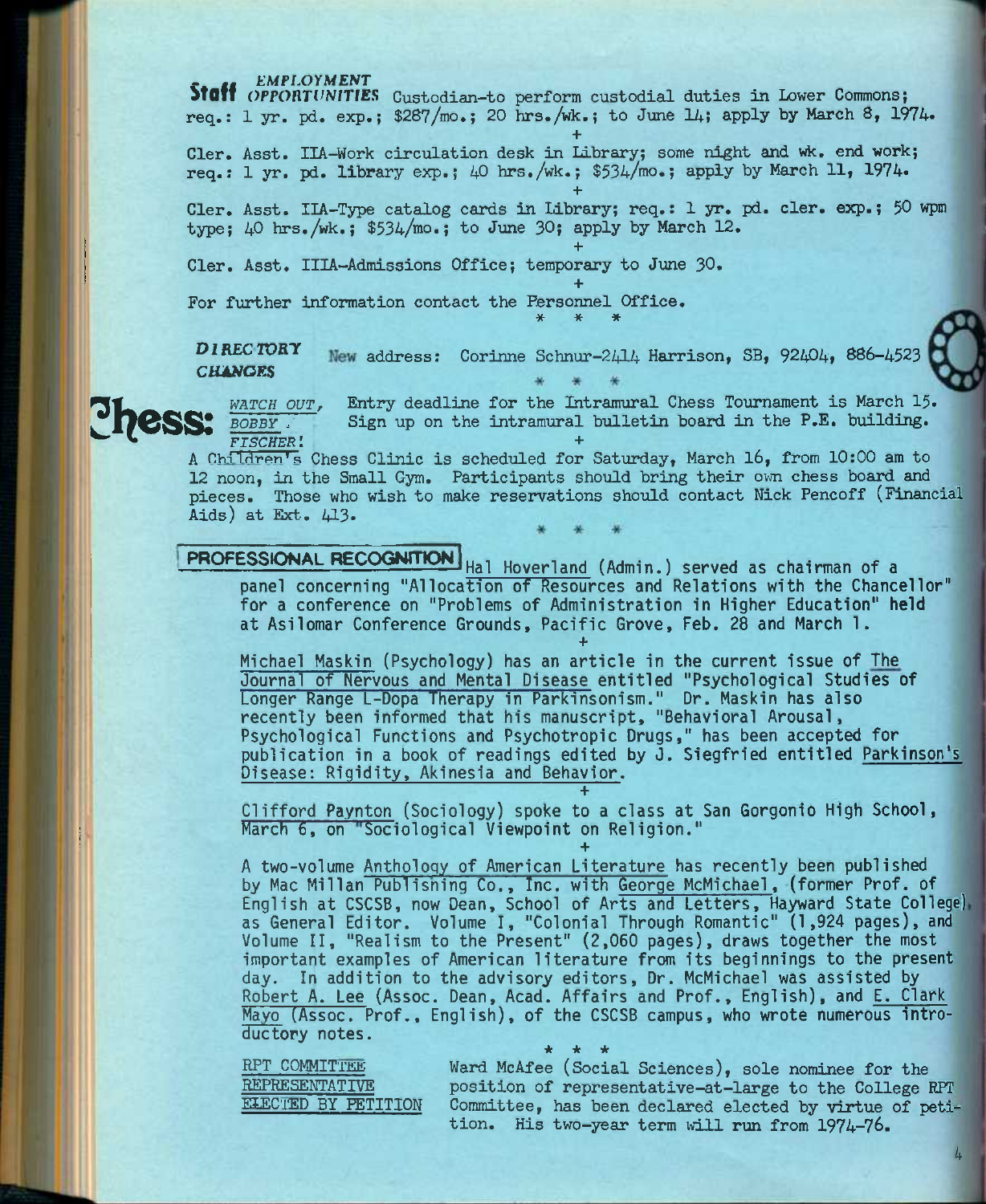**it's happening!** at CALIFORNIA STATE COLLEGE, SAN BERNARDINO

|              | FRIDAY, March 8        | what                                                                                      | where.                  |
|--------------|------------------------|-------------------------------------------------------------------------------------------|-------------------------|
|              | 12 noon<br>$2:30$ pm   | Career Planning Opportunities for Women<br>Community College Administration Meeting       | $CO - 219$<br>$CO-104$  |
|              | $7:00 \text{ pm}$      | Film: "Doberman Gang"                                                                     | $PS-10$                 |
|              | SATURDAY, March 9      | Exhibit on rapid transit by 5 major French Companies                                      | 1st flr. Lib.           |
|              | MONDAY, March 11       |                                                                                           |                         |
|              |                        | Registration packets available in Admissions & Records                                    |                         |
|              |                        | Academic Advisement for Spring Term begins-Continues thru March 15                        |                         |
|              | $2:00$ pm              | A.S.B. Executive Cabinet Meeting                                                          | $SS - 143$              |
|              | 5:00 pm                | Admissions Dept. Meeting                                                                  | $LC-500$                |
|              | TUESDAY, March 12      |                                                                                           |                         |
|              |                        | Academic Advisement                                                                       |                         |
|              | $12$ noon<br>$2:00$ pm | Business Management Club Meeting                                                          | $LC - 263$<br>$S-S-143$ |
|              | $2:30$ pm              | Career Planning Seminar<br><b>Faculty Senate Meeting</b>                                  | $LC-500$                |
|              | WEDNESDAY, March 13    |                                                                                           |                         |
|              |                        | Academic Advisement                                                                       |                         |
|              | 8:00 am                | LDSSA Meeting                                                                             | $LC-214$                |
|              | 8:00 am                | Probation Training Session                                                                | $LC-500$                |
|              | 12 noon                | A.S.B. Senate Meeting                                                                     | $S5 - 143$              |
|              | 12 noon                | Assoc. of Psychology Students Meeting                                                     | PS-224                  |
|              | 12 noon                | Primary ballots due for Faculty Senate Representative                                     |                         |
|              |                        | at Large                                                                                  | $AD-169$                |
|              | $1:00$ pm              | Christian Life Club Meeting                                                               | $LC-250$                |
|              | 3:00 pm                | Men's basketball: Dons vs Spades                                                          | Gym                     |
|              | 4:00 pm                | Menis basketball: Los Carnales vs Have Nots                                               | Gym                     |
|              | THURSDAY, March 14     |                                                                                           |                         |
|              |                        | Academic Advisement                                                                       |                         |
|              | 8:00 am                | Probation Training Session                                                                | $LC-500$                |
|              | 12 noon                | Ski Club Meeting                                                                          | $CO - 219$              |
|              | 3:00 pm                | I.O.C. Meeting                                                                            | $SS-143$                |
|              | $7:30$ pm              | Upward Bound Community Meeting                                                            | $LC-500$                |
|              | $7:30$ pm              | Gay Students' Union Meeting                                                               | $LC-250$                |
|              | FRIDAY, March 15       |                                                                                           |                         |
|              |                        | Last day of classes                                                                       |                         |
|              |                        | Academic Advisement                                                                       |                         |
|              | $2:30$ pm              | Community College Administration Meeting                                                  | $CO-104$                |
|              | $3:00$ pm<br>4:00 pm   | Men's basketball: Aztecs vs Los Malos<br>Men's basketball: Avocados vs Oldies But Goodies | Gym                     |
|              | 5:00 pm                | Deadline for locker clearance                                                             | Gym<br>Gym              |
|              | $7:00 \text{ pm}$      | Film: "Fahrenheit 451"                                                                    | $PS-10$                 |
|              | $9:00$ pm              | Folk/Rock/Blues Band: "Bielfelt Greis"                                                    | $PS-10$                 |
| $\mathbf{r}$ |                        | Last day for Intramural Chess Tourn. entries                                              | Gym                     |
|              | SATURDAY, March 16     |                                                                                           |                         |
|              | $12 - 3$ pm            | Women's basketball: CSCSB vs UCR                                                          | Gym                     |
|              | SUNDAY, March 17       |                                                                                           |                         |
|              | $7:30 \text{ pm}$      | Chamber Orchestra Concert                                                                 | $PS-10$                 |